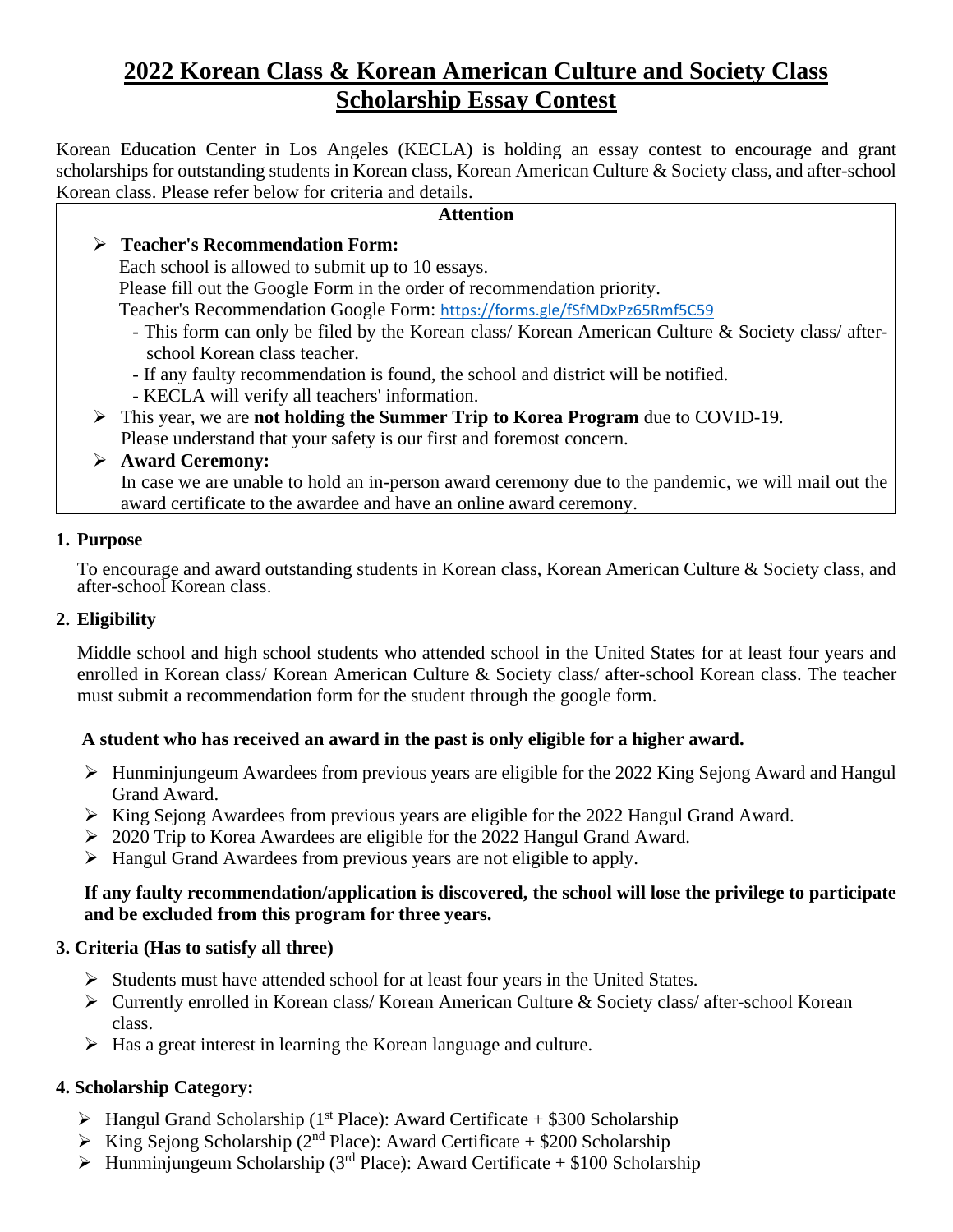## **5. Review Criteria:**

- $\triangleright$  Class grade (based on Fall 2021 and Spring 2022)
- $\triangleright$  Essay (Korean or English) Korean class and after-school Korean class students: if you choose to write in English, you must write at least 1 paragraph in Korean.
- ➢ Korean Class teacher's recommendation form
- $\triangleright$  Number of years taken the class.
- **6. Required Documents:** Incomplete applications will be excluded from the review.
	- ➢ **Student Application form**:
		- Fill out your information and upload your essay at student google form: <https://forms.gle/CWDVwTG2mD3eohf98>

## ➢ **Student Essay**:

- Double-spaced, Times New Roman, font size 12, two pages max.
- Name your file as: First Name\_Last Name\_School Name
- Korean class and after-school Korean class students: if you choose to write in English, you must write at least 1 paragraph in Korean. Korean paragraphs can be handwritten**.** If you handwrite your essay, scan it and upload it as a PDF file.

## ➢ **Teacher's recommendation form**:

- Teachers must fill out their recommendation form through the teacher's google form: [https://forms.gle/fSfMDxPz65Rmf5C59.](https://forms.gle/fSfMDxPz65Rmf5C59)
- Each school is allowed to recommend up to ten students.
- This form can only be filed by the Korean class/ Korean American Culture & Society class/ or afterschool Korean class teacher.
- If any faulty recommendation is found, the school and district will be notified.
- KECLA will verify all teachers' information.

## **7. Deadlines and Submissions**

➢ **Due Date: 3/23/2022 (Sunday 11:59 PM)**

## ➢ **Submit by google form:**

- Student application form and essay: <https://forms.gle/CWDVwTG2mD3eohf98>
- Teacher's recommendation form: <https://forms.gle/fSfMDxPz65Rmf5C59>

This form can only be filed by Korean class/ Korean American Culture & Society class/ or afterschool Korean class teacher.

If any faulty recommendation is found, the school and district will be notified. KECLA will verify all teachers' information.

## **8. Awardees Announcement:**

The result will be announced on 4/18/2022 on [www.kecla.org,](http://www.kecla.org/) and each awardee and the teacher will be notified by email individually.

## **9. Award Ceremony:**

- $\triangleright$  4/29/2022 Friday (3:40 PM Check-in) at KECLA 1<sup>st</sup> floor auditorium.
- $\triangleright$  In case we are unable to hold an in-person ceremony due to the pandemic, we will mail out the certificate to the awardee and have an online ceremony.

## **10. Questions and Inquiry:**